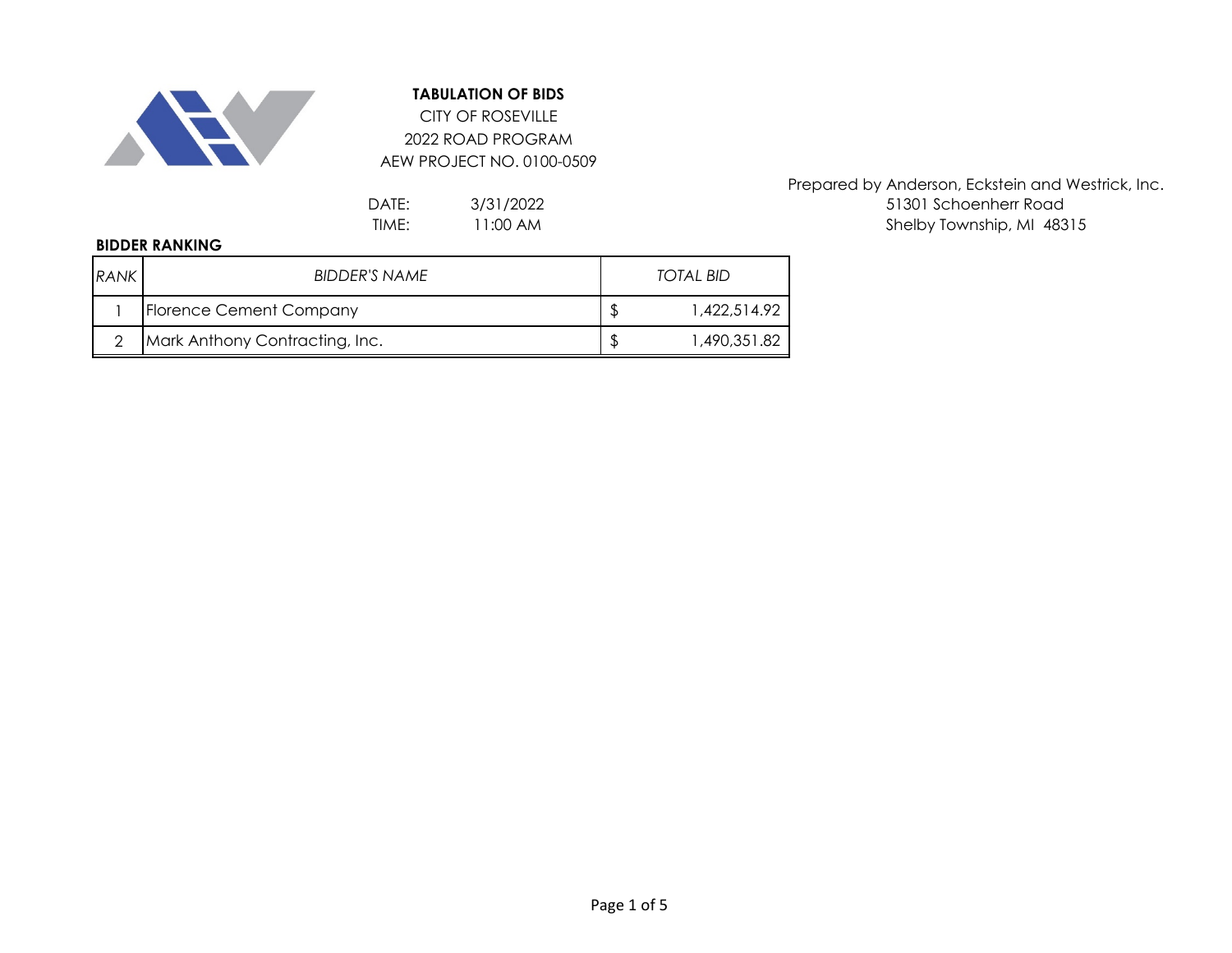|             | <b>TABULATION OF BIDS</b><br><b>CITY OF ROSEVILLE</b> |                       |       | <b>Florence Cement Company</b> |            | Mark Anthony Contracting, Inc. |            |
|-------------|-------------------------------------------------------|-----------------------|-------|--------------------------------|------------|--------------------------------|------------|
|             | 2022 ROAD PROGRAM                                     |                       |       | 51515 Corridor                 |            | 4844 Old Plank Road            |            |
|             | AEW PROJECT NO. 0100-0509                             |                       |       | Shelby Twp., MI 48315          |            | Milford, MI 48381              |            |
| Item<br>No. | Description                                           | Estimated<br>Quantity | Units | Unit Price                     | Amount     | Unit Price                     | Amount     |
| 1.          | Mobilization, Max \$77,750                            | $\overline{1}$        | LS.   | 70,000.00                      | 70,000.00  | 57,330.28                      | 57,330.28  |
| 2.          | Reimbursed Permit Fees                                | 18,000                | LS.   | 1.00                           | 18,000.00  | 1.00                           | 18,000.00  |
| 3.          | Dr Structure, Rem                                     | 21                    | Ea    | 260.00                         | 5,460.00   | 377.22                         | 7,921.62   |
| 4.          | Sewer, Rem, Less than 24 inch                         | 399                   | Ft    | 19.50                          | 7,780.50   | 17.49                          | 6,978.51   |
| 5.          | Pavt, Rem                                             | 10,312                | Syd   | 7.15                           | 73,730.80  | 7.32                           | 75,483.84  |
| 6.          | Sidewalk, Rem                                         | 738                   | Syd   | 10.50                          | 7,749.00   | 11.94                          | 8,811.72   |
| 7.          | Subgrade Undercutting, Type IV                        | 250                   | Cyd   | 72.50                          | 18,125.00  | 55.60                          | 13,900.00  |
| 8.          | _Station Grading                                      | 29                    | Sta   | 5,220.00                       | 151,380.00 | 4,116.77                       | 119,386.33 |
| 9.          | Subgrade Undercutting, Special                        | 110                   | Cyd   | 66.25                          | 7,287.50   | 60.50                          | 6,655.00   |
| 10.         | Erosion Control, Inlet Protection, Fabric Drop        | 27                    | Ea    | 100.00                         | 2,700.00   | 77.78                          | 2,100.06   |
| 11.         | Aggregate Base, 10 inch                               | 10,730                | Syd   | 11.00                          | 118,030.00 | 13.28                          | 142,494.40 |
| 12.         | Maintenance Gravel                                    | 175                   | Ton   | 23.00                          | 4,025.00   | 26.98                          | 4,721.50   |
| 13.         | Geotextile, Separator                                 | 10,730                | Syd   | 0.90                           | 9,657.00   | 1.05                           | 11,266.50  |
| 14.         | Sewer, CI IV, 12 inch, Tr Det B                       | 283                   | Ft.   | 82.30                          | 23,290.90  | 86.97                          | 24,612.51  |
| 15.         | Video Taping Sewer and Culv Pipe                      | 283                   | Ft    | 5.00                           | 1,415.00   | 6.40                           | 1,811.20   |
| 16.         | _Sewer, Sch40 PVC, 6 inch, Tr Det B                   | 90                    | Ft    | 51.80                          | 4,662.00   | 56.91                          | 5,121.90   |
| 17.         | _Sewer Bulkhead, 12 inch                              | $\overline{4}$        | Ea    | 400.00                         | 1,600.00   | 472.75                         | 1,891.00   |
| 18.         | Dr Structure Cover, Adj, Case 1                       | 14                    | Ea    | 465.00                         | 6,510.00   | 301.29                         | 4,218.06   |
| 19.         | Dr Structure Cover, Adj, Case 2                       | 15                    | Ea    | 465.00                         | 6,975.00   | 268.84                         | 4,032.60   |
| 20.         | Dr Structure Cover, Type B                            | $\overline{1}$        | Eα    | 575.00                         | 575.00     | 994.50                         | 994.50     |
| 21.         | Dr Structure, 24 inch dia                             | 16                    | Ea    | 1,350.00                       | 21,600.00  | 2,149.05                       | 34,384.80  |
| 22.         | Dr Structure, 48 inch dia                             | 6                     | Ea    | 1,850.00                       | 11,100.00  | 3,300.16                       | 19,800.96  |
| 23.         | Dr Structure, Adj, Add Depth                          | 16                    | Ft.   | 250.00                         | 4,000.00   | 150.64                         | 2,410.24   |
| 24.         | Dr Structure, Tap, 6 inch                             | $\overline{1}$        | Eα    | 205.00                         | 205.00     | 236.38                         | 236.38     |
| 25.         | Dr Structure, Tap, 12 inch                            | 9                     | Ea    | 620.00                         | 5,580.00   | 985.56                         | 8,870.04   |
| 26.         | Mh Base, 48 inch, Type 1                              | $\overline{4}$        | Ea    | 4,000.00                       | 16,000.00  | 1,957.97                       | 7,831.88   |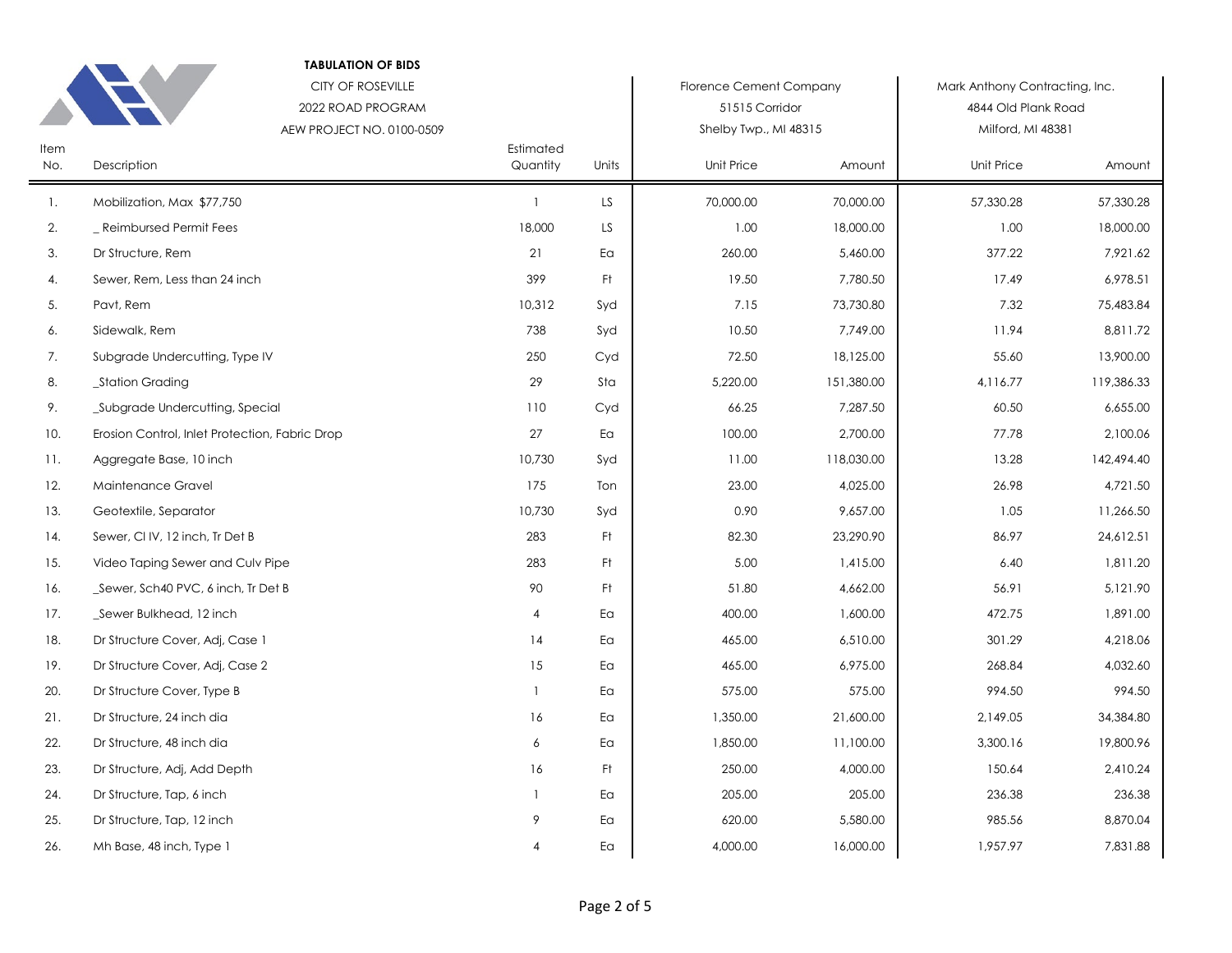|             | <b>TABULATION OF BIDS</b><br><b>CITY OF ROSEVILLE</b><br>2022 ROAD PROGRAM<br>AEW PROJECT NO. 0100-0509 |                       |       | <b>Florence Cement Company</b><br>51515 Corridor<br>Shelby Twp., MI 48315 |            | Mark Anthony Contracting, Inc.<br>4844 Old Plank Road<br>Milford, MI 48381 |            |
|-------------|---------------------------------------------------------------------------------------------------------|-----------------------|-------|---------------------------------------------------------------------------|------------|----------------------------------------------------------------------------|------------|
| Item<br>No. | Description                                                                                             | Estimated<br>Quantity | Units | Unit Price                                                                | Amount     | Unit Price                                                                 | Amount     |
| 27.         | Mh Riser                                                                                                | 41                    | Ft.   | 500.00                                                                    | 20,500.00  | 383.37                                                                     | 15,718.17  |
| 28.         | Catch Basin Cover, Roseville                                                                            | 22                    | Eα    | 660.00                                                                    | 14,520.00  | 327.25                                                                     | 7,199.50   |
| 29.         | External Structure Wrap, 18 inch                                                                        | 13                    | Ea    | 415.00                                                                    | 5,395.00   | 978.92                                                                     | 12,725.96  |
| 30.         | Sanitary Manhole Cover, Roseville                                                                       | 11                    | Ea    | 660.00                                                                    | 7,260.00   | 936.45                                                                     | 10,300.95  |
| 31.         | _Storm Manhole Cover, MCPWO                                                                             | 17                    | Ea    | 630.00                                                                    | 10,710.00  | 936.45                                                                     | 15,919.65  |
| 32.         | _Storm Manhole Cover, Roseville                                                                         | $\mathbf{3}$          | Ea    | 570.00                                                                    | 1,710.00   | 827.66                                                                     | 2,482.98   |
| 33.         | Underdrain, Subgrade, 6 inch                                                                            | 5,756                 | Ft.   | 8.40                                                                      | 48,350.40  | 13.65                                                                      | 78,569.40  |
| 34.         | HMA Surface, Rem                                                                                        | $\overline{7}$        | Syd   | 20.00                                                                     | 140.00     | 41.64                                                                      | 291.48     |
| 35.         | <b>Hand Patching</b>                                                                                    | $\sqrt{5}$            | Ton   | 600.00                                                                    | 3,000.00   | 306.19                                                                     | 1,530.95   |
| 36.         | Conc Pavt with Integral Curb, Nonreinf, 7 inch                                                          | 9,500                 | Syd   | 46.75                                                                     | 444,125.00 | 53.42                                                                      | 507,490.00 |
| 37.         | Joint, Expansion, E2                                                                                    | 224                   | Ft.   | 18.25                                                                     | 4,088.00   | 20.28                                                                      | 4,542.72   |
| 38.         | Joint, Plane-of-Weakness, W                                                                             | 7,510                 | Ft    | 2.30                                                                      | 17,273.00  | 1.14                                                                       | 8,561.40   |
| 39.         | Joint, Plane-of-Weakness, W, Intersection                                                               | 500                   | Ft.   | 2.70                                                                      | 1,350.00   | 1.14                                                                       | 570.00     |
| 40.         | Joint, Contraction, Crg                                                                                 | 151                   | Ft.   | 17.70                                                                     | 2,672.70   | 10.22                                                                      | 1,543.22   |
| 41.         | Joint, Expansion, Erg                                                                                   | 142                   | Ft.   | 20.65                                                                     | 2,932.30   | 11.66                                                                      | 1,655.72   |
| 42.         | Driveway, Nonreinf Conc, 6 inch                                                                         | 766                   | Syd   | 76.80                                                                     | 58,828.80  | 54.02                                                                      | 41,379.32  |
| 43.         | Driveway, Nonreinf Conc, 8 inch                                                                         | 72                    | Syd   | 83.00                                                                     | 5,976.00   | 77.27                                                                      | 5,563.44   |
| 44.         | Detectable Warning Surface                                                                              | 115                   | Ft    | 50.00                                                                     | 5,750.00   | 6.01                                                                       | 691.15     |
| 45.         | Curb Ramp Opening, Conc                                                                                 | 168                   | Ft    | 7.50                                                                      | 1,260.00   | 30.62                                                                      | 5,144.16   |
| 46.         | Sidewalk, Conc, 4 inch                                                                                  | 1,800                 | Sft   | 7.70                                                                      | 13,860.00  | 6.01                                                                       | 10,818.00  |
| 47.         | Sidewalk, Conc, 6 inch                                                                                  | 1,225                 | Sft   | 7.90                                                                      | 9,677.50   | 6.76                                                                       | 8,281.00   |
| 48.         | Sidewalk, Conc, 8 inch                                                                                  | 335                   | Sft   | 10.10                                                                     | 3,383.50   | 10.04                                                                      | 3,363.40   |
| 49.         | Curb Ramp, Conc, 4 inch                                                                                 | 2,458                 | Sft   | 11.20                                                                     | 27,529.60  | 5.38                                                                       | 13,224.04  |
| 50.         | _Curb Ramp, Conc, 8 Inch                                                                                | 800                   | Sft   | 15.25                                                                     | 12,200.00  | 10.04                                                                      | 8,032.00   |
| 51.         | Curb-Face Sidewalk, Conc                                                                                | 37                    | Sft   | 26.95                                                                     | 997.15     | 26.94                                                                      | 996.78     |
| 52.         | Post, Mailbox                                                                                           | 13                    | Ea    | 80.00                                                                     | 1,040.00   | 153.09                                                                     | 1,990.17   |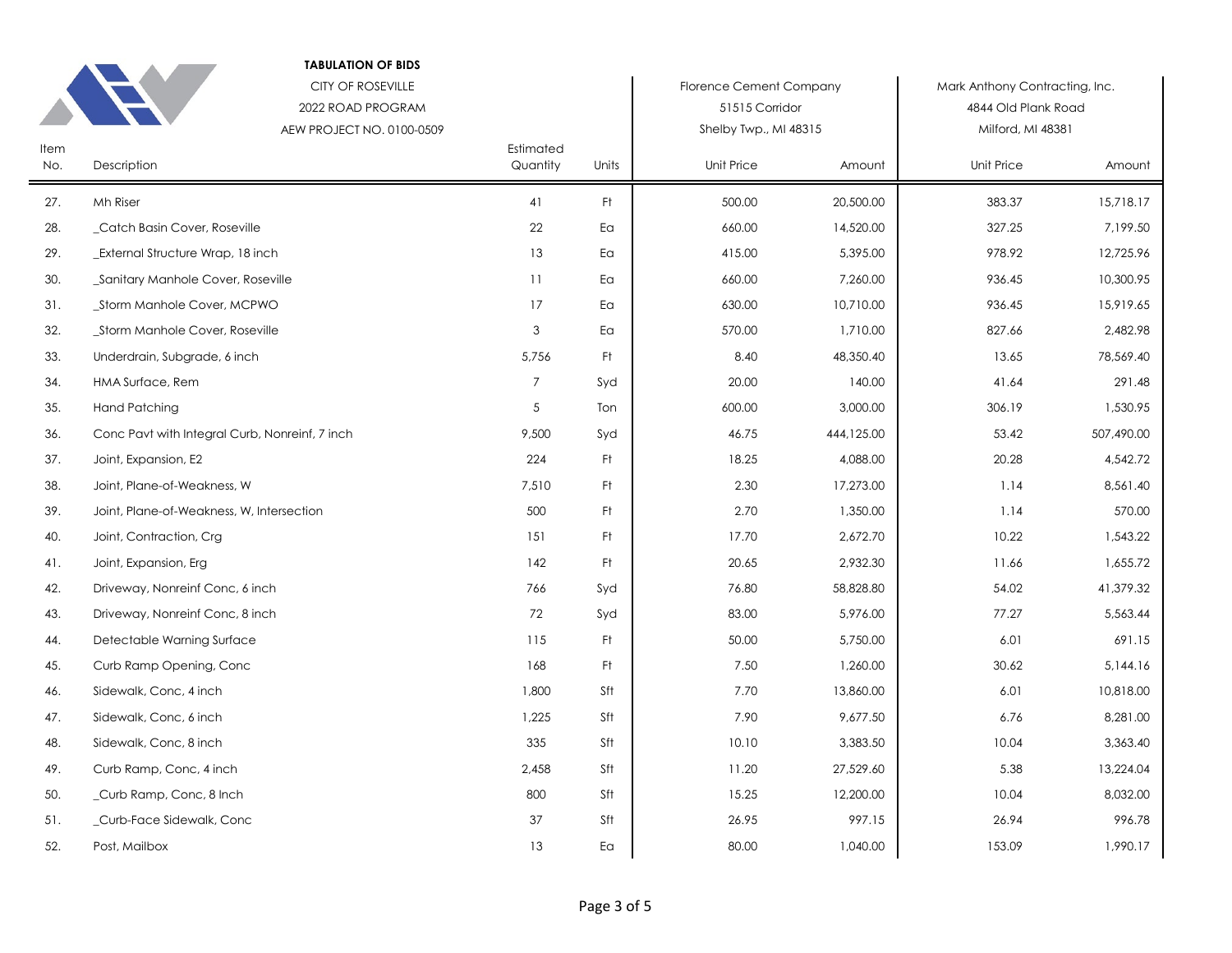| <b>TABULATION OF BIDS</b><br><b>CITY OF ROSEVILLE</b><br>2022 ROAD PROGRAM<br>AEW PROJECT NO. 0100-0509 |                                                                  |                       |       | <b>Florence Cement Company</b><br>51515 Corridor<br>Shelby Twp., MI 48315 |          | Mark Anthony Contracting, Inc.<br>4844 Old Plank Road<br>Milford, MI 48381 |           |
|---------------------------------------------------------------------------------------------------------|------------------------------------------------------------------|-----------------------|-------|---------------------------------------------------------------------------|----------|----------------------------------------------------------------------------|-----------|
| Item<br>No.                                                                                             | Description                                                      | Estimated<br>Quantity | Units | Unit Price                                                                | Amount   | Unit Price                                                                 | Amount    |
| 53.                                                                                                     | Post, Steel, 3 lb                                                | 104                   | Ft.   | 9.00                                                                      | 936.00   | 11.02                                                                      | 1,146.08  |
| 54.                                                                                                     | Sign, Type IIIB                                                  | 72                    | Sft   | 25.00                                                                     | 1,800.00 | 30.62                                                                      | 2,204.64  |
| 55.                                                                                                     | Rem Curing Compound, for Spec Mrkg                               | 90                    | Sft   | 5.00                                                                      | 450.00   | 6.12                                                                       | 550.80    |
| 56.                                                                                                     | Pavt Mrkg, Waterborne, 12 inch, Crosswalk                        | 65                    | Ft.   | 10.00                                                                     | 650.00   | 12.25                                                                      | 796.25    |
| 57.                                                                                                     | Pavt Mrkg, Waterborne, 2nd Application, 12 inch, Crosswalk       | 65                    | Ft    | 5.00                                                                      | 325.00   | 6.12                                                                       | 397.80    |
| 58.                                                                                                     | Barricade, Type III, High Intensity, Double Sided, Lighted, Furn | 18                    | Ea    | 95.00                                                                     | 1,710.00 | 116.35                                                                     | 2,094.30  |
| 59.                                                                                                     | Barricade, Type III, High Intensity, Double Sided, Lighted, Oper | 18                    | Ea    | 0.01                                                                      | 0.18     | 0.01                                                                       | 0.18      |
| 60.                                                                                                     | Pedestrian Type II Barricade, Temp                               | 18                    | Ea    | 175.00                                                                    | 3,150.00 | 214.33                                                                     | 3,857.94  |
| 61.                                                                                                     | Channelizing Device, 42 inch, Fluorescent, Furn                  | 50                    | Eα    | 27.00                                                                     | 1,350.00 | 33.07                                                                      | 1,653.50  |
| 62.                                                                                                     | Channelizing Device, 42 inch, Fluorescent, Oper                  | 50                    | Ea    | 0.01                                                                      | 0.50     | 0.01                                                                       | 0.50      |
| 63.                                                                                                     | <b>Minor Traf Devices</b>                                        | $\overline{1}$        | LS.   | 1,000.00                                                                  | 1,000.00 | 8,009.87                                                                   | 8,009.87  |
| 64.                                                                                                     | Plastic Drum, Fluorescent, Furn                                  | 30                    | Ea    | 29.00                                                                     | 870.00   | 35.52                                                                      | 1,065.60  |
| 65.                                                                                                     | Plastic Drum, Fluorescent, Oper                                  | 30                    | Ea    | 0.01                                                                      | 0.30     | 0.01                                                                       | 0.30      |
| 66.                                                                                                     | Sign, Type B, Temp, Prismatic, Furn                              | 255                   | Sft   | 6.00                                                                      | 1,530.00 | 7.35                                                                       | 1,874.25  |
| 67.                                                                                                     | Sign, Type B, Temp, Prismatic, Oper                              | 255                   | Sft   | 0.01                                                                      | 2.55     | 0.01                                                                       | 2.55      |
| 68.                                                                                                     | Sign, Type B, Temp, Prismatic, Spec, Furn                        | 24                    | Sft   | 12.00                                                                     | 288.00   | 14.70                                                                      | 352.80    |
| 69.                                                                                                     | Sign, Type B, Temp, Prismatic, Spec, Oper                        | 24                    | Sft   | 0.01                                                                      | 0.24     | 0.01                                                                       | 0.24      |
| 70.                                                                                                     | Pedestrian Path, Temp                                            | 1,280                 | Ft.   | 5.00                                                                      | 6,400.00 | 18.42                                                                      | 23,577.60 |
| 71.                                                                                                     | Acer ginnala 'Amur Maple/tree form'                              | $\overline{4}$        | Ea    | 425.00                                                                    | 1,700.00 | 771.59                                                                     | 3,086.36  |
| 72.                                                                                                     | _ Acer platanoides 'Crimson King Maple'                          | $\overline{1}$        | Ea    | 425.00                                                                    | 425.00   | 771.59                                                                     | 771.59    |
| 73.                                                                                                     | _ Acer rubrum 'October Glory Maple'                              |                       | Ea    | 425.00                                                                    | 425.00   | 771.59                                                                     | 771.59    |
| 74.                                                                                                     | _ Acer saccharum 'Green Mountain Sugar Maple'                    | $\mathbf{1}$          | Ea    | 425.00                                                                    | 425.00   | 771.59                                                                     | 771.59    |
| 75.                                                                                                     | _ Acer truncatum 'Norwegian Sunset Maple'                        | $\mathbf{1}$          | Ea    | 425.00                                                                    | 425.00   | 771.59                                                                     | 771.59    |
| 76.                                                                                                     | _ Acer x freeman/Jeffersed 'Autumn Blaze Freeman Maple'          | $\mathbf{1}$          | Eα    | 425.00                                                                    | 425.00   | 771.59                                                                     | 771.59    |
| 77.                                                                                                     | _ Amelanchier x grandiflora 'Serviceberry Autumn Brilliance'     | $\overline{2}$        | Ea    | 425.00                                                                    | 850.00   | 771.59                                                                     | 1,543.18  |
| 78.                                                                                                     | Carpinus caroliniana 'American Hornbeam'                         | $\overline{4}$        | Ea    | 425.00                                                                    | 1,700.00 | 820.58                                                                     | 3,282.32  |